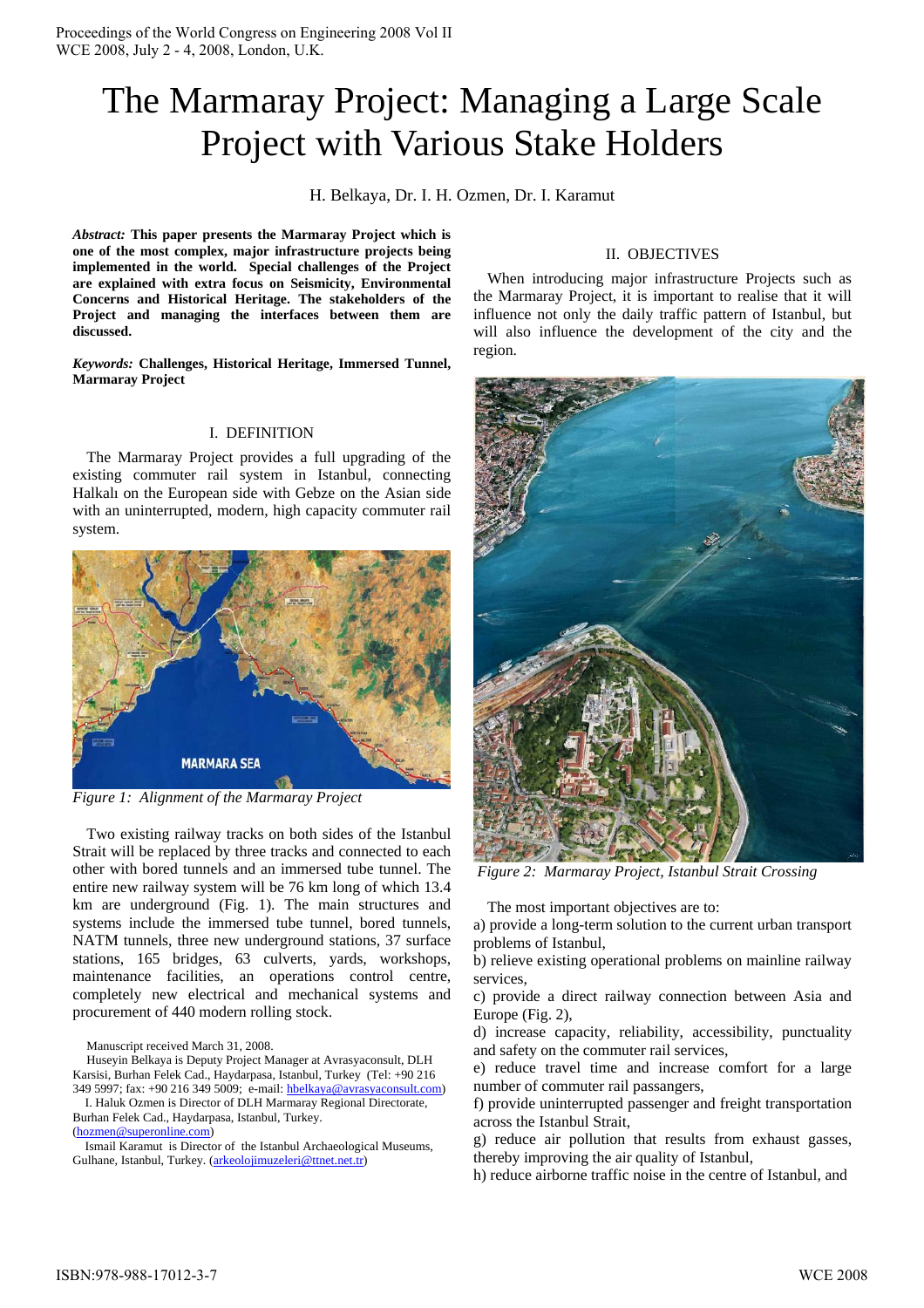i) reduce adverse effects on historical buildings and heritage sites by offering an alternative to car transport in the historical centre of Istanbul.

## III. SPECIAL CHALLENGES

The Marmaray Project offers many special challenges of which the most important ones are:

- The immersed tunnel under the Istanbul Strait will be the deepest built so far, with its deepest point some 58 m under the water surface (Fig. 3).



*Figure 3: Illustration of the Immersed and Bored Tunnels*

- The Istanbul region will most likely experience a seismic event of up to 7.5 magnitude during the lifetime of the Project.

- The geotechnical conditions of the Istanbul Strait are of such nature, that the connections between the bored tunnels and the immersed tunnel constitute a special challenge when it comes to seismic conditions.

- The ultimate capacity of the commuter system will be not less than 75,000 passengers per hour per direction. This creates special requirements for the safety of people in the tunnels and deep stations.

- The marine Works are carried out in very deep water in a water channel through which more than 50,000 ships pass every year and across which a vast number of ferries and passenger boats travel backwards and forwards.

- The immersion operations are carried out in the stratified currents of the Istanbul Strait, where the upper current velocity reaches up to 5 knots.

- The deep stations and tunnels are constructed in an area where civilization can be traced back more than 8,000 years. Therefore preservation and rescuing of Historical Heritage is a special focus point.

#### IV. SEISMICITY

The seismic design of the immersed tunnel was one of the most critical elements of the Marmaray Project because of the tunnel's proximity to the seismic fault system which is only 16 km away.

For the Marmaray Project the minimum seismic design requirements are based on a single-level design earthquake defined as the design basis earthquake (DBE). Both probabilistic and deterministic approaches were used for assesing the seismic hazards.



*Figure 4: Seismicity of the Marmara Region, M>7.0 Erthquakes* 

A number of M>7.0 earthquakes have occurred in the Marmara Region since 1500 (Fig. 4). After detailed assesment of the distribution of reported eartquake damages, these major historical earthquakes were correlated to the fault segmentation model presented in Fig. 5. A Mw=7.5 (moment magnitude) earthquake was selected as the maximum credible earthquake scenario for this Project and assumed to take place on Segments S5 through to S8 along the main North Anatolian Fault Zone.



*Figure 5: Fault Segmentation Model for the Marmara Region* 

The minimum performance requirements of the tunnel structures were such that when subjected to DBE:

- damage should be repaired easily and would not result in a loss of function or lives;

- the tunnel would remain watertight;

- the facility would remain operational following the earthquake and require not more than a few days for inspection and adjustment of the rail alignment;

- repair work could be performed with minimum disruption to the operation of the facility.



*Figure 6: Compaction Grouting Works in the Istanbul Strait*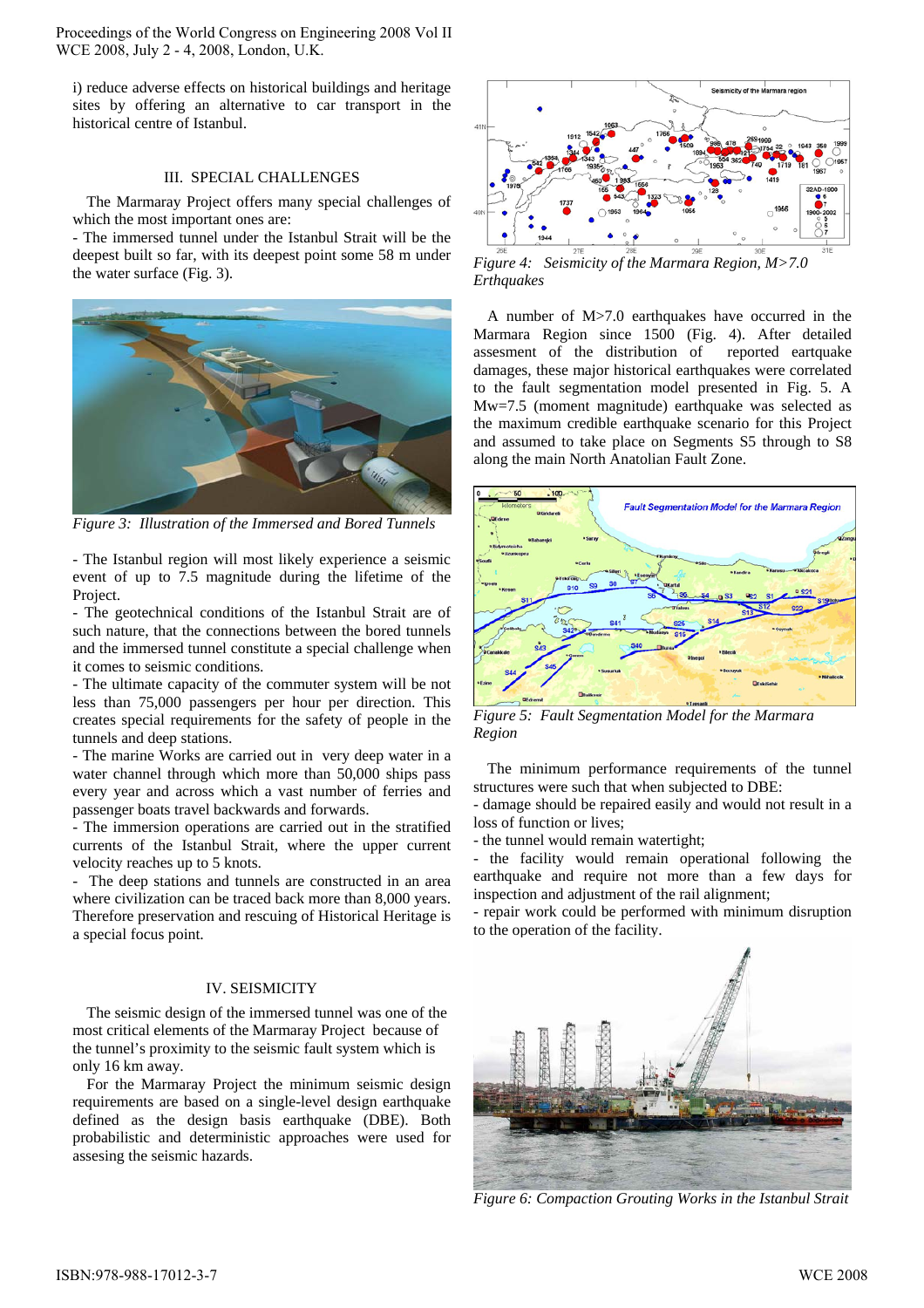Due to the existence of loose sand along 470 m of the immersed tunnel alignment, liquefaction and liquefactioninduced ground deformations have also been taken into consideration in the immersed tunnel design.

The potentially liquefiable area was improved by compaction grouting. This work (Fig. 6) involved injecting 2778 cement grout columns into the ground on a 1.7 m grid up to the subgrade elevation of the tunnel. The effectiveness of the compaction grouting treatment was verified by cone penetration tests (CPT) which provided data on the posttreatment liquefaction settlement values.

# V. ENVIRONMENTAL CONSIDERATIONS

Istanbul is a fast growing city with an increase in population in the order of 300,000 per year. This automatically creates an increase in the demand for transportation of people every year. Furthermore, Istanbul is a city that has fast growing and deepening problems with its transport infrastructure. There is severe traffic congestion in the morning and evening rush hours, the rush hours are expanding and the options for increasing the general capacity of the road system are becoming fewer.

The peak hour capacity of the Marmaray Project will be 75,000 passengers per direction. It will have common transfer stations for transfer tı abd frın the existing and planned railway systems of the Metropolitan Municipality of Istanbul. It has been calculated that the following reductions in the amount of pollutants and greenhouse gasses will be achieved by the Marmaray Project:

i) Air pollution gasses (NMHC, CO, NOx etc.): In the opening year 2012 there will be a reduction of minimum 15,000 tons, with this figure rising to 25,000 tons by the year 2025.

ii) Greenhouse gasses – mainly CO2: In the commencement year there will be a reduction of minimum 225,000 tons, this figure rising to 400,000 tons by the year 2025.

The Marmaray Project connects two continents by a railway under the sea. The operations in the sea set this project apart from other railway projects. During these operations sustainability of environmental protection was also a major consideration.



*Figure 7: Dredging in the Istanbul Strait*

A total of 1,300,000 m3 dredging has been carried out in the Istanbul Strait. Initially some 120,000 m3 of contaminated soil were removed from the upper 3 metres

near the outlet of the Golden Horn estuary on the European side (Fig. 7). This material was barged and trucked to a confined disposal site some 30 km East of the tunnel site. In accordance with Turkish and International laws and regulations a confined disposal site with a capacity of 250,000 m3 was prepared specially for this project.

The remaining dredged material was barged to a sea disposal area, the Çınarcık Ditch, 16 km South of the project alignment in the Marmaray Sea. It is located in the North Anatolian Fault Zone and has a depth of 1,200 m, whereas the average depth in the Marmara sea is around 200 m. The water quality at the disposal site before, during and after the disposal activities were monitored at three different depths and in 4 monitoring stations.

Another important issue that was considered during the dredging was the fish migration through the Istanbul Strait. The length and start of the two fish migration periods per year varies for each type of fish. However, it is generally accepted that the spring migration lasts from 15 March to 15 June, and the autumn migration from 5 September to 15 November. The flow in the Istanbul Strait is a strong, stratified two-layer system. The spring migration takes place from the Marmara Sea towards the Black Sea, in the lower saline layers that flow in the northern direction. The autumn migration takes place in the opposite direction in the upper non-saline layers that flow towards the south, or in the neutral zone between the upper and lower current. Turbidity of the water during the fish migration period was the potential main problem. Fortunately, the currents in the Istanbul Strait are quite constant and always present. Therefore, the spill from the dredging concentrated in welldefined and narrow areas and the fine debris was carried to the natural sedimentation areas in the Marmara Sea and in the Black Sea (Fig. 8).



*Figure 8: Turbidity plume due to dredging in the Istanbul Strait* 

Another potential main problem was the possible noise impact created by the dredger. It is known that fish interpret continued noise as a barrier which they are reluctant to approach. During the fish migration periods "Feedback Monitoring" was carried out by the university. This concept enables a quicker and more effective assessment and allows adjustments to be made to the ongoing construction activities. The variables monitored were surface temperature values and seawater temperature profiles, the concentration of suspended soil at a certain distance from the dredger and the real-time landing data of migrant fish in the fishing ports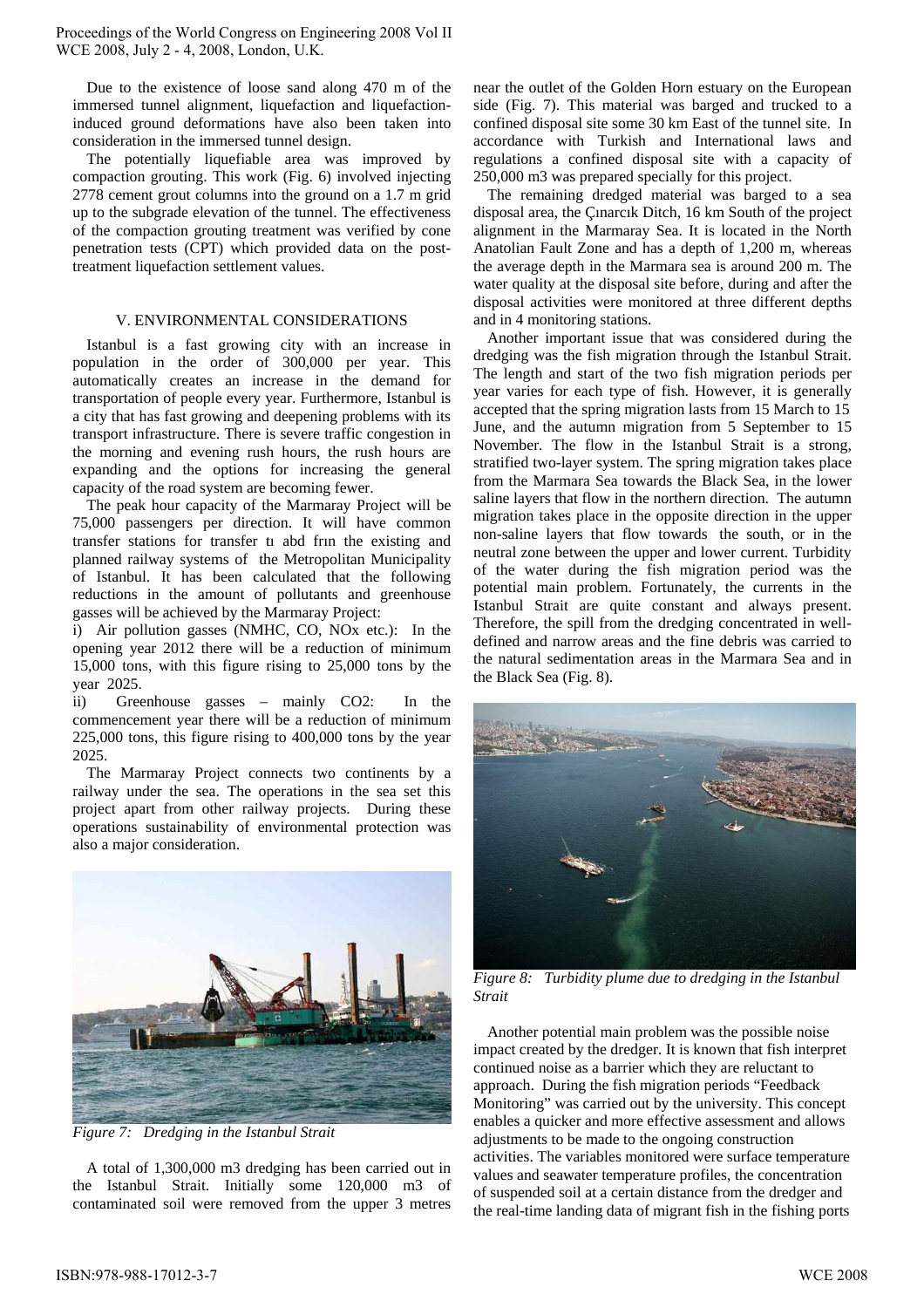at both ends od Istanbul Strait. Based on this feedback data it was possible to take more precise decisions regarding the continuation of the marine works.

## VI. HISTORICAL HERITAGE

Istanbul was the capital of three Empires, the Otoman, Byzantine and East Roman Empire. In Sirkeci, during the construction of a 25 m diameter shaft, a 13 m cultural fill layer was excavated by archaeologists (Figure 9). In the upper layers architectural findings from the Ottoman period were encountered. The subsequent layer contained structures and small artefacts from the Byzantine period. Then Roman architecture and artefacts were unearthed. The last 3 m took 6 months for the archaeologists to excavate, understand and remove. This layer belonged to the colonial period of Istanbul.



*Figure 9: Sirkeci West Shaft Archaeological Excavations* 

During the archaeological excavations in Yenikapı, the antique Theodosius harbour was excavated. This harbour was built in 3rd century A.C. and until the 11th century A.C.

27 ships were uncovered so far during the excavations (Fig. 10). Amongst these are commercial ships of varying sizes, small fishing boats and boats with long oars. After the measurement surveys and documentation work is done, the ships are transferred by experts to special pools where for a period of 5 years they undergo conservation work. Following this treatment they are ready to be exhibited.



*Figure 10: Shipreck from 11th century A.C. in Yenikapi* 

Naval power was very important to Byzantine. The ships uncovered provide valuable information on the design and construction methods of Byzantine ships, their load-baring capacity and the conditions under which they operated. The research undertaken by the experts will reveal information,

unequalled in importance, on Byzantine fleet ships and the constructions methods used in the Middle Ages.

The findings uncovered during the archaeological excavations in the Uskudar station area are very significant, particularly with regard to the Byzantine history of Uskudar.

The remains of foundations of an apsidal structure uncovered during these excavations show that this location is no longer part of the original bay that was filled in at a later stage, but that we are now on original land. The plan and materials of the structure believed to be the foundation of a religious building, can be dated back to 12-13 century A.C.

The discovery of the Temenos wall outside the squareplanned structure makes it all the more interesting. This religious building must have been a church or a chapel or a



*Figure 11: Skeletons in the Religious Building in Uskudar* 

Martyrion. It must be noted that the axis of the building does not lie exactly in a east-west direction. More than 25 skeletons were found inside the building and between the building and the Temenos wall. These were documented and sent to Ankara University, DTC Faculty Antropology department for investigation (Fig. 11). In some places the walls are constructed on top of the knees of some of the skeletons but the skeletons remained whole, which shows that the apsidal structure was built at a later date than the burial.

## VII. ORGANISATION AND MANAGEMENT

The responsible directorate for the implementation of the Project and for reporting to the Ministry of Transport is the General Directorate of Railways, Harbours and Airports Construction, the DLH.